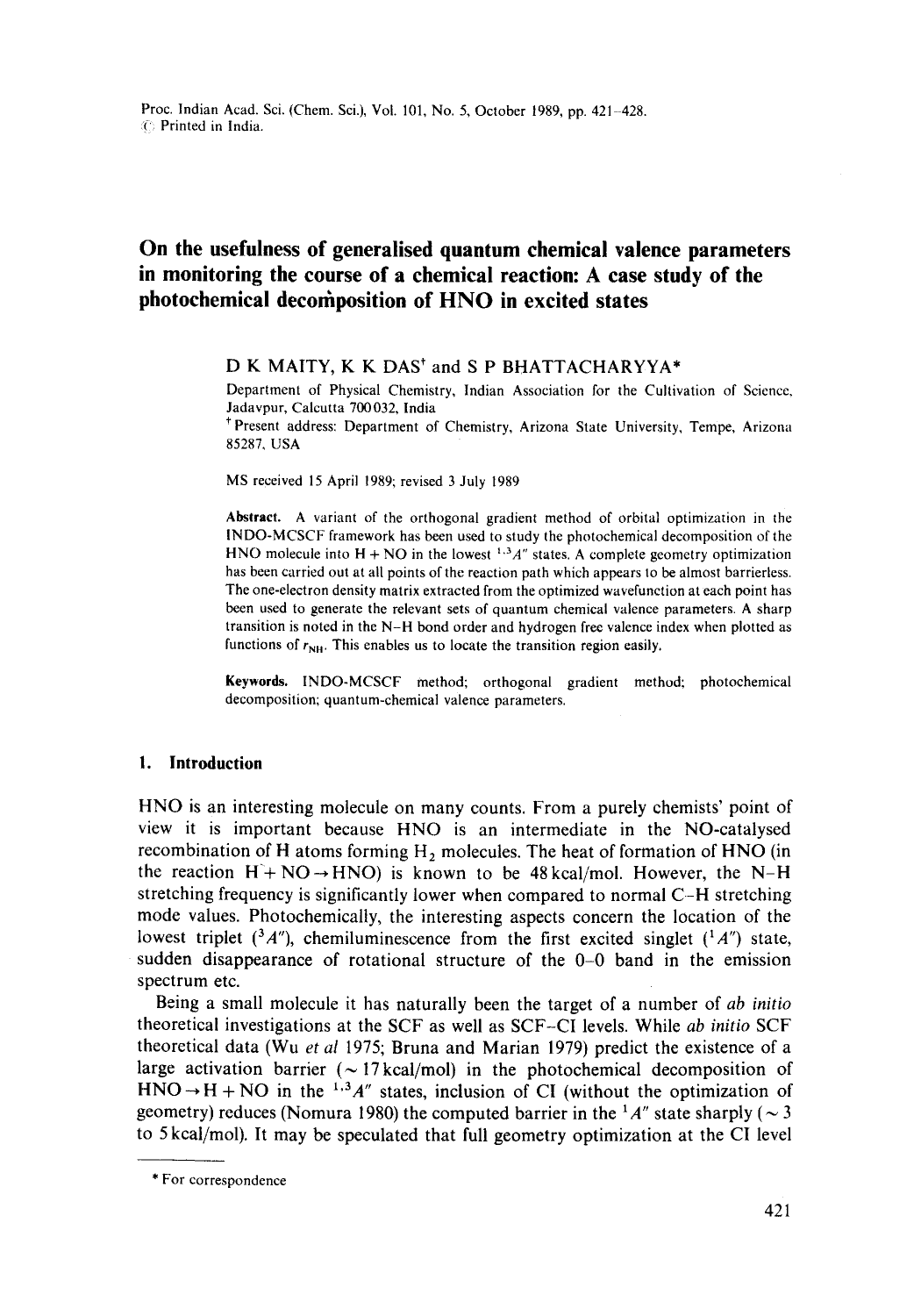may reduce the computed barriers even further. The experimental scenario is equally puzzling. Kinetic data on the recombination of  $H + NO \rightarrow HNO$  point to the existence of a zero or vanishingly small activation barrier (Clyne and Thrush 1960, 1961; Hartley and Thrush 1967). If one examines the relevant sections of the computed  $^{1}A''$  potential energy surface one notes that the transition region is very broad (Nomura 1980) ranging over rather large N-H bond distances making it very difficult to locate the saddle point. It would probably be interesting to monitor some characteristic feature of the N-H bond itself along the reaction path which hopefully may show a sharp (at least sharper than energy) transition at the bond-breaking point. The quantities that immediately come to mind are the quantum chemical bond order of the bond that is being broken and the free valence index of the atom that is leaving.

## **2. The method**

The variational trial function  $(\tilde{\Psi})$  for the lowest A'' states are chosen in the following form:

$$
\widetilde{\Psi} = \frac{1}{\sqrt{2}} \{ |\phi_1 \overline{\phi}_1 \cdots \phi_i \overline{\phi}_j \cdots \phi_n \overline{\phi}_n| + (-1)^s |\phi_1 \overline{\phi}_1 \cdots \phi_j \overline{\phi}_i \cdots \phi_n \overline{\phi}_n| \},\
$$

where  $\phi_i$  and  $\phi_j$  are the relevant orbitals involved in the transition and  $s = 0$  for the singlet and 1 for the triplet coupling of the spins. We have not included any more configurations in  $\tilde{\Psi}$ , for the simplest form chosen for  $\tilde{\Psi}$  leads to the correct dissociation behaviour in the lowest A" states. The variational problem therefore boils down to the solution of the MCSCF orbital equation only (cf. master equation of McWeeny 1968, McWeeny and Mukherjee 1970)

$$
V = ST\lambda. \tag{1}
$$

In (1) S is the matrix of the AO basis set of expansion  $(\chi)$ , T the matrix of the LCAO expansion coefficients of the MO ( $\Phi$ ) ( $N \ge n$ ):

$$
\Phi(|\phi_1\rangle,|\phi_2\rangle\cdots|\phi_n\rangle)=\chi(|\chi_1\rangle,|\chi_2\rangle\cdots|\chi_N\rangle)T(N\times n),
$$

 $\lambda$  is the matrix of Lagrangian multipliers which must be Hermitian at the stationary point:

$$
\lambda^{\dagger} = \lambda. \tag{2}
$$

The MCSCF operator  $(V)$  is represented in a mixed AO-MO basis and is given by

$$
V = hTP_1 + Z(P_2). \tag{3}
$$

In (3) h is the monoelectronic part of the total interaction represented in the  $(\chi)$  AO basis, P is the one-electron density matrix in the  $(\phi)$  MO basis, Z is the bi-electronic part of the interaction and has the following definition in the mixed AO-MO basis for its elements:

$$
Z_{pi} = \sum_{jkl} \sum_{qrs} T_{js}^{\dagger} \langle ps|qr \rangle T_{kq} T_{lr} P_{2klij}.
$$
 (4)

 $P_2$  is the two-electron density matrix in the ( $\Phi$ ) MO basis. The elements of h and Z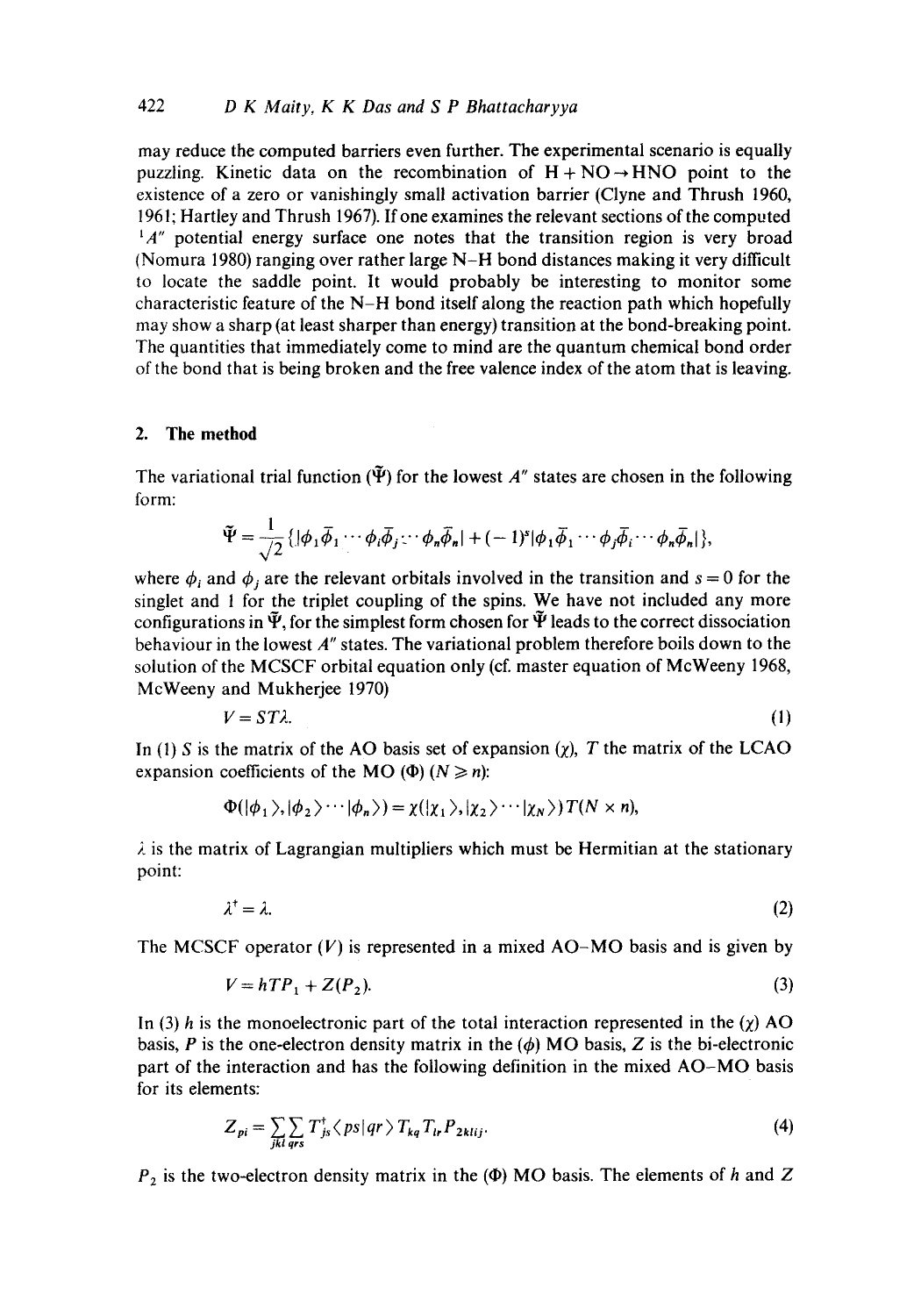have been evaluated under the standard set of INDO approximations and parametrized accordingly.

Equation (1) has been solved iteratively by a variant of the orthogonal gradient method (Golebiewski *et al* 1979; Bhattacharyya and Mukherjee 1979, 1981; Das *et al*  1986b, 1989b). The orbital optimization in this method involves the constructiop of the following iterative sequence,

$$
T_i \to T_{i+1} = S^{-1} V_i (V_i^{\dagger} S^{-1} V_i)^{-1/2}.
$$
\n(5)

Sometimes iterations based on (5) may end up in divergence. The onset of this divergence may be traced to certain peculiarities in the eigenvalue structure of  $V$  and may be handled by a level or root shifting technique recently proposed (Das *et al*  1989a) in the context of MCSCF theory. The geometry optimization has been carried out by a pattern-search method and interpolation involving cubic splines.

## **3. Quantum chemical valence parameters**

The key quantity involved in the definition of the quantum chemical valence parameters is the so-called one-electron density matrix (P) in the AO  $(\chi)$  basis,

$$
P=TP_1T^{\dagger}.
$$

With the specific choice of  $\tilde{\Psi}$  we have made, p can be partitioned into  $\overline{P}$  and  $P^s$  where  $\overline{P}$  represents the part of the one-electron density due to the core or the doubly occupied orbitals and  $P^s$  that due to singly occupied orbitals. For the more general MCSCF functions one must use the corresponding natural spin orbitals for defining the P matrix. We can therefore follow Mayer (1983, 1985) and define the bond order between a pair of atoms (A & B) as follows (see also Das *et al* 1986a),

$$
B_{ab} = \sum_{\mu \in A} \sum_{\mu \in B} (PS)_{\mu\nu} (PS)_{\mu\nu} + \sum_{\mu \in A} \sum_{\mu \in B} (P^s S)_{\mu\nu} (P^s S)_{\nu\mu}.
$$

The free valence on an atom A in the molecule is accordingly given by

$$
f_{\mathbf{A}} = \sum_{\mu v \in \mathbf{A}} (P^s S)_{\mu v} (P^s S)_{\mu v}.
$$

At the INDO level of approximations  $S = 1$ , leading to the corresponding simplifications of the expressions for  $B_{AB}$  &  $f_A$ . Somewhat different definitions have been given by Gopinathan and Jug (1983), Gopinathan (1986), Gopinathan and Siddharth (1986) and Siddharth and Gopinathan (1986). We have used an extended version of Mayers definition (Mayer 1986; Das *et al* 1986a). A similar version was earlier used by Villar and Dupuis (1987).

## **4. Results and discussion**

Figures 1a and b display the relevant sections of the PES along the reaction coordinate (the N-H distance,  $r_{NH}$ ) in the <sup>3</sup>A" and <sup>1</sup>A" states, respectively. In each case, the molecule is seen to dissociate smoothly into  $H(^{2}s) + NO(^{2}\pi)$ . Apparently no activation barrier is encountered in the reaction path in either of the excited states.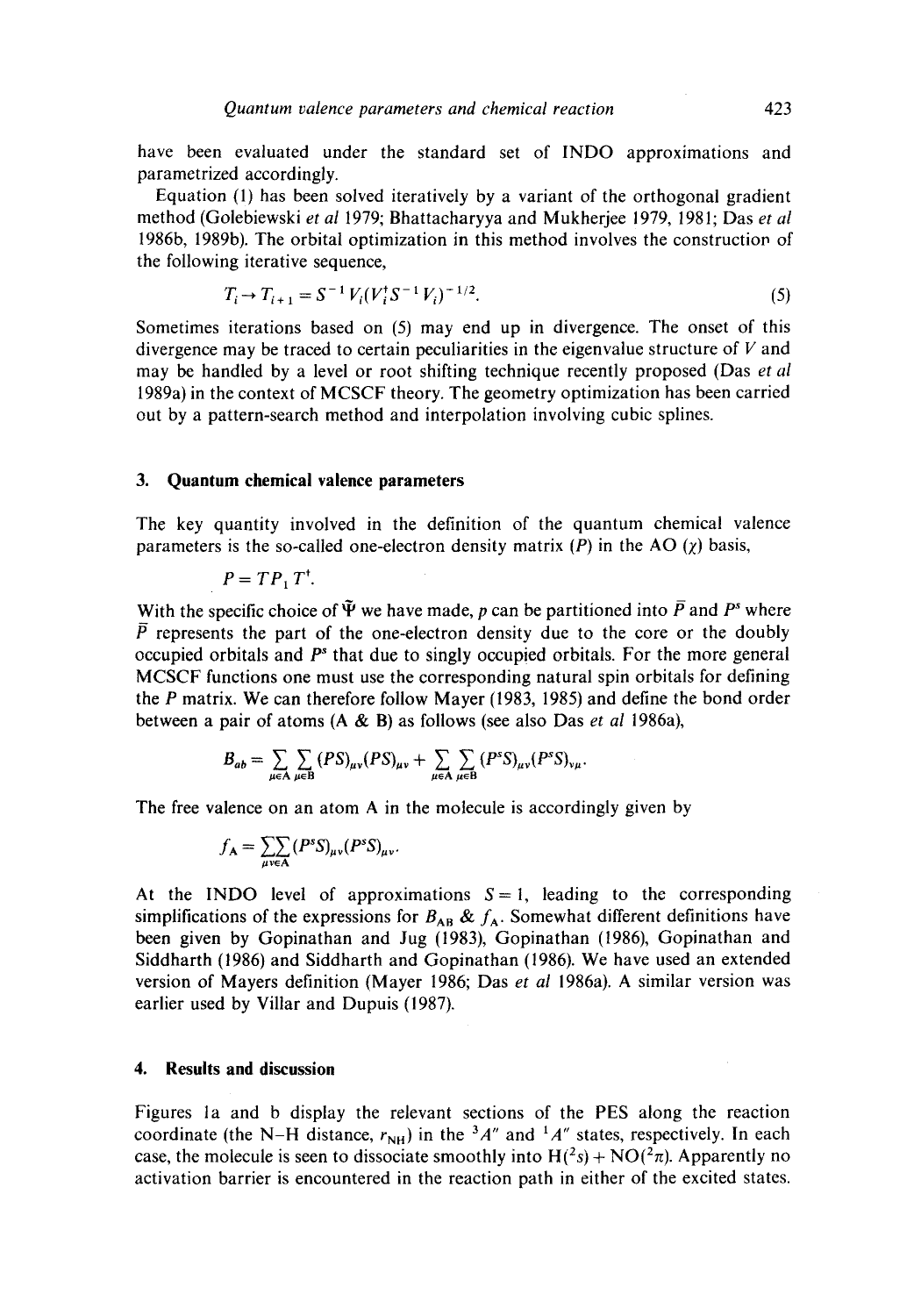

**Figure** i. Adiabatic Born-Oppenheimer potential energy curve for the dissociation of  $HNO(^3A") \xrightarrow{hv} H + NO$  (a), and the corresponding singlet curve (b).

However, the energy profiles seem to indicate that the dissociation process occurs over a rather extended region of N-H distances. This is a bit surprising as the rupture of an N-H bond, by analogy with that ofa C-H bond in a hydrocarbon, would have been expected to occur more or less sharply at a critical value of N-H bond length. Similar features were observed in *ab initio* calculations as well (Nomura 1980). The singlet and triplet  $A''$  potential energy curves (adiabatic Born-Oppenheimer) cross at a short N-H distance  $(r_{NH} < 0.6$  a.u.) while no such crossing is discernible in the long  $r_{NH}$  regions. The equilibrium value of the adiabatic singlet-triplet separation is  $\sim 0.5$ eV and the triplet (adiabatic) is predicted to be located  $\sim 0.2$ eV above the singlet equilibrium ground state. Table I summarises all the relevant structural data and energies computed by us. These are seen to compare favourably with the available experimental or *ab initio* theoretical data.

Table 2 summarises the changes in the  $N-O$  bond length along different points of the adiabatic potential energy curves leading to the dissociation products. The N-O bond distance monotonically decreases as  $r_{NH}$  increases and smoothly converges to a value of  $r_{NQ} \sim 1.16$  Å which is only slightly longer than the N-O length in the ground state. The lowest singlet and triplet  $A''$  states behave identically in this respect. The same table also reports the changes in the H- $\hat{N}$ -O angle along the reaction path. From table 2 it appears that  $H-N-O$  becomes linear as the N-H bond is stretched beyond  $r_{\text{NH}} = 1.6$  Å. In the  $^{1}A''$  state, however, the H- $\hat{N}$ -O angle does not increase much and remains more or less fixed around  $120^{\circ}$  throughout the course of the photo dissociation process.

Figure 2a depicts the variations in the quantum chemical bond order of the N-H bond  $(B_{NH})$  in the <sup>3</sup>A" state along the reaction path. Complete geometry optimization has been carried out at all points of the reaction path.  $B_{NH}$  is seen to make a sharp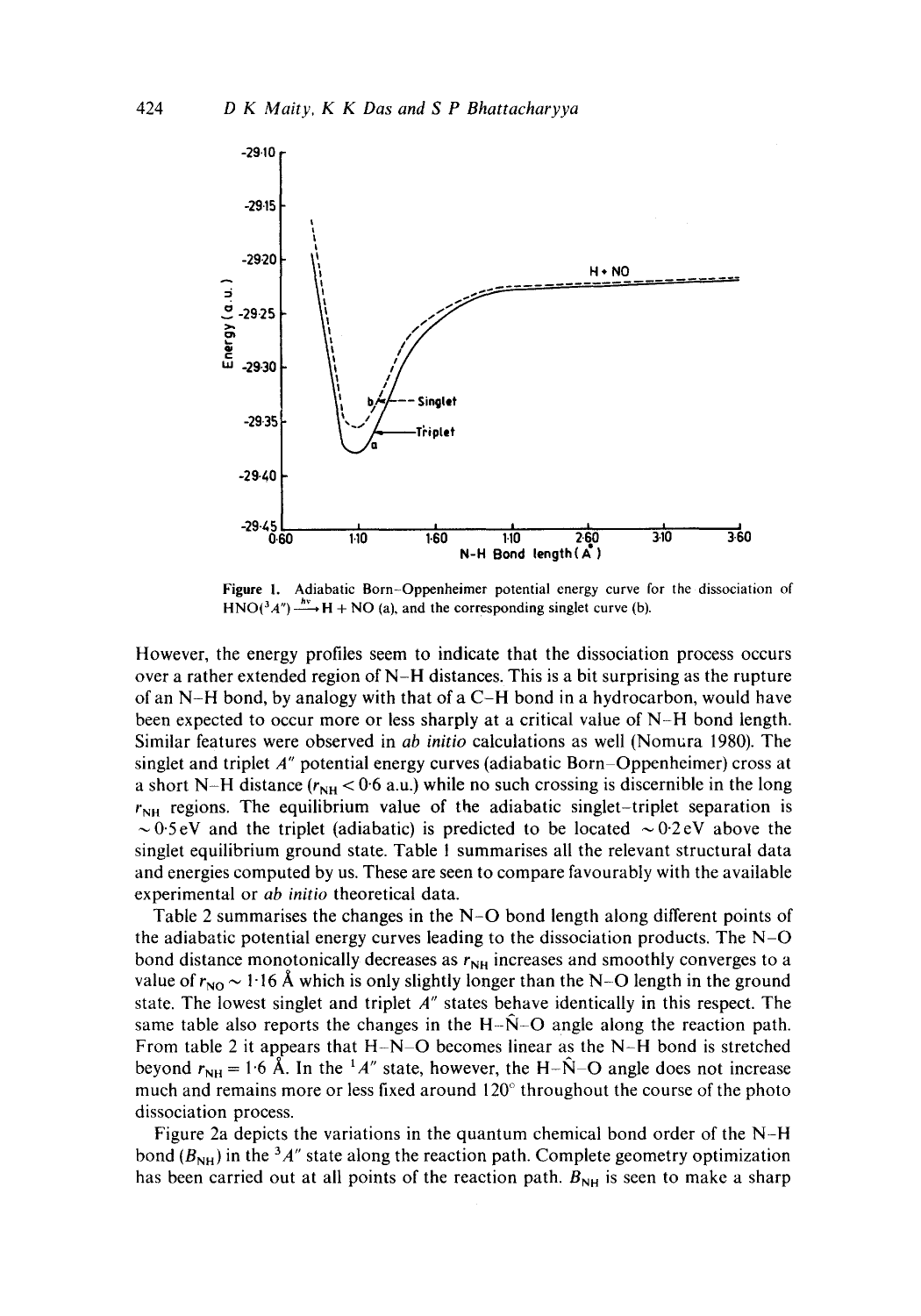| Geometrical<br>parameters                        | Ground state<br>$(^1A')$                           | <b>Excited</b> state<br>$(^1A'')$ | <b>Excited state</b><br>$(^3A'')$<br>$1 - 08$<br>1.06 <sup>c</sup> |
|--------------------------------------------------|----------------------------------------------------|-----------------------------------|--------------------------------------------------------------------|
| $r_{\text{NH}}(\text{\AA})$                      | 1.09<br>1.04 <sup>b</sup><br>1.06 <sup>a</sup>     | 1.09                              |                                                                    |
| $\theta_{\text{H}\hat{\text{N}}\Omega}$ (degree) | $111-5$<br>$110-0b$<br>$108.5^{\circ}$             | $102 - 0$                         | 114.5<br>$(110-120)^c$                                             |
| $r_{\rm NO}({\rm \AA})$                          | $1 - 19$<br>1.21 <sup>b</sup><br>1.21 <sup>a</sup> | 1.23                              | $1-20$<br>1.21 <sup>c</sup>                                        |
| Energy (a.u.)                                    | $-29.385835$                                       | $-29356140$                       | $-29.379615$                                                       |

Table I. Computed energies and structural data for HNO in the ground and the lowest excited states  $(^{1,3}A'')$ .

Quantities superscripted by a, b or c refer to experimental or *ab initio*  theoretical data from <sup>a</sup> Herzberg (1966); <sup>b</sup> Peskak *et al* (1971); and <sup>c</sup> Bruna *et al* (1975).

Table 2. Changes in the NO bond length and  $H-\hat{N}-O$  angle at different points of the reaction path of the photochemical decomposition of

 $HNO(^{1.3}A'') \longrightarrow H + NO$ .

| $r_{NH}(\text{\AA})$ | $r_{\rm NO}({\rm \AA})$ |          | HÑO (degree) |           |
|----------------------|-------------------------|----------|--------------|-----------|
|                      | $^1$ A"                 | 3A''     | $^1$ A"      | 3A''      |
| 0.8                  | $1-24$                  | $1-21$   | 110-5        | 126.5     |
| $1-0$                | 1.23                    | 1.21     | 104.5        | 116.5     |
| 11                   | 1.23                    | $1-20$   | 101.5        | $110-5$   |
| $1-2$                | 1.22                    | 120      | 98.5         | 1100      |
| ۱۰3                  | 1.21                    | 1.19     | 95.5         | 109.5     |
| $1-4$                | 1-17                    | 1-17     | $101-0$      | 1200      |
| 1.5                  | $1-16$                  | $1 - 16$ | $106-5$      | $128 - 0$ |
| 1.8                  | $1-16$                  | $1 - 16$ | 120.0        | 144.5     |
| $2-0$                | 1-16                    | $1 - 16$ | 120.0        | 180 0     |
| 4·0                  | $1 - 16$                | 1.16     | 1200         | 180-0     |

transition from a value of  $\sim 1.0$  to  $\sim 0.0$  through a value of  $\sim 0.5$  around  $r_{\text{NH}} = 1.37 \text{ Å}$ . Figure 2b exhibits the hydrogen free valence index  $(f_H)$  profile which also reveals a similar transition from a near zero value to unity at  $r_{NH} = 1.37 \text{ Å}$ . We conjecture that the point of inflexion in the N-H bond order-bond length plot may be interpreted as the N-H bond rupture point. Figures 3a and 3b depict the corresponding profiles in the  $1/4$ " state. The overall features are comparable with what has been observed for the <sup>3</sup>A" state. The transition is seen to occur at  $r_{NH} = 1.36$  Å. It may therefore be possible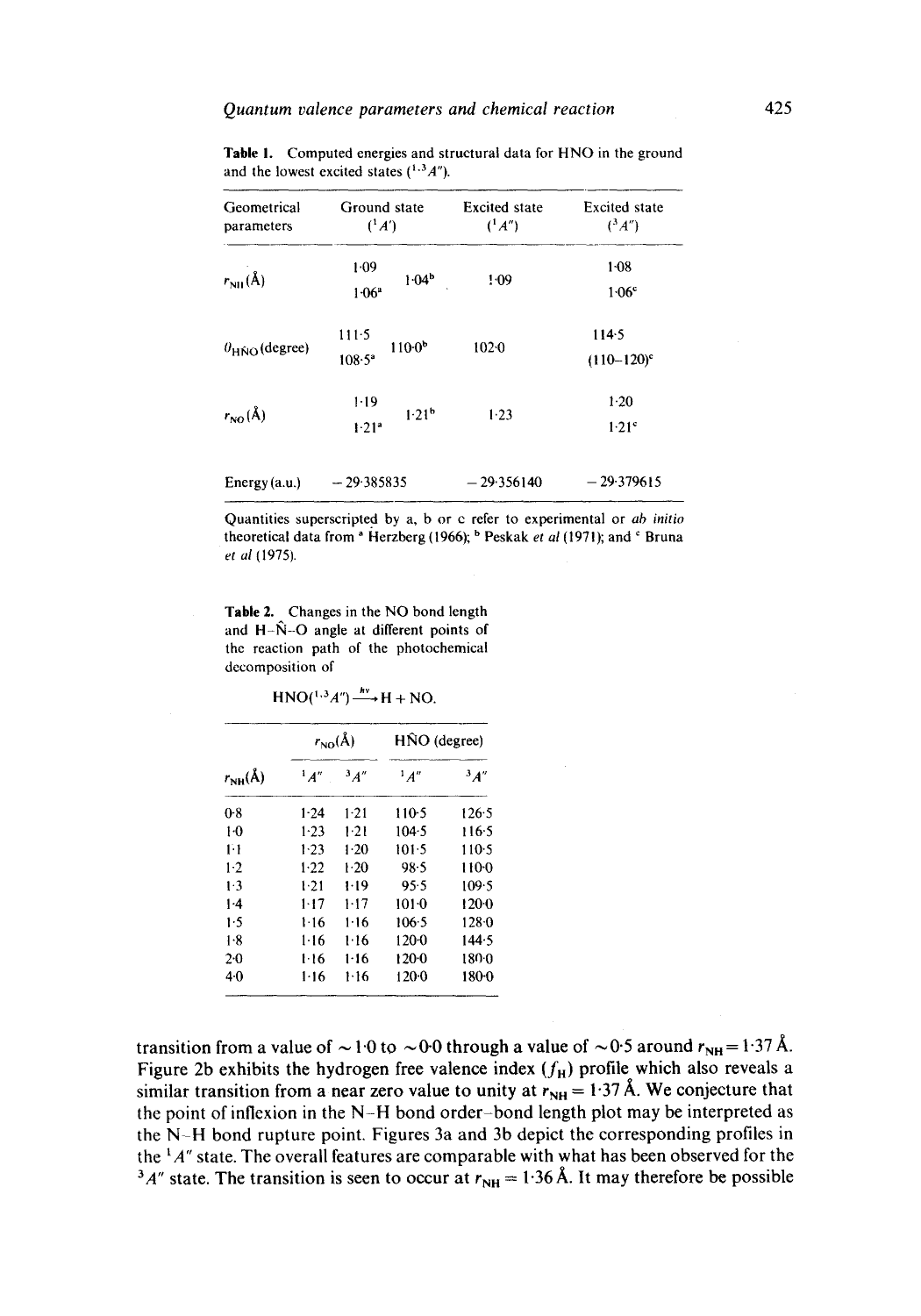

**Figure 2.** Variation of N–H bond order  $(B_{NH})$  along the reaction path of the photo-<br>decomposition of HNO(<sup>3</sup>A'')  $\frac{hv}{v}$  H + NO (a). The corresponding plot (b) for the free valence index  $(f<sub>H</sub>)$  of the H atom.



Figure 3. Variation of N-H bond order  $(B_{NH})$  along the reaction path of the photodecomposition of  $HNO(^{1}A^{\prime})$ - $\rightarrow H + NO$  (a). The corresponding profile (b) for the free valence index  $(f<sub>H</sub>)$  of the H atom.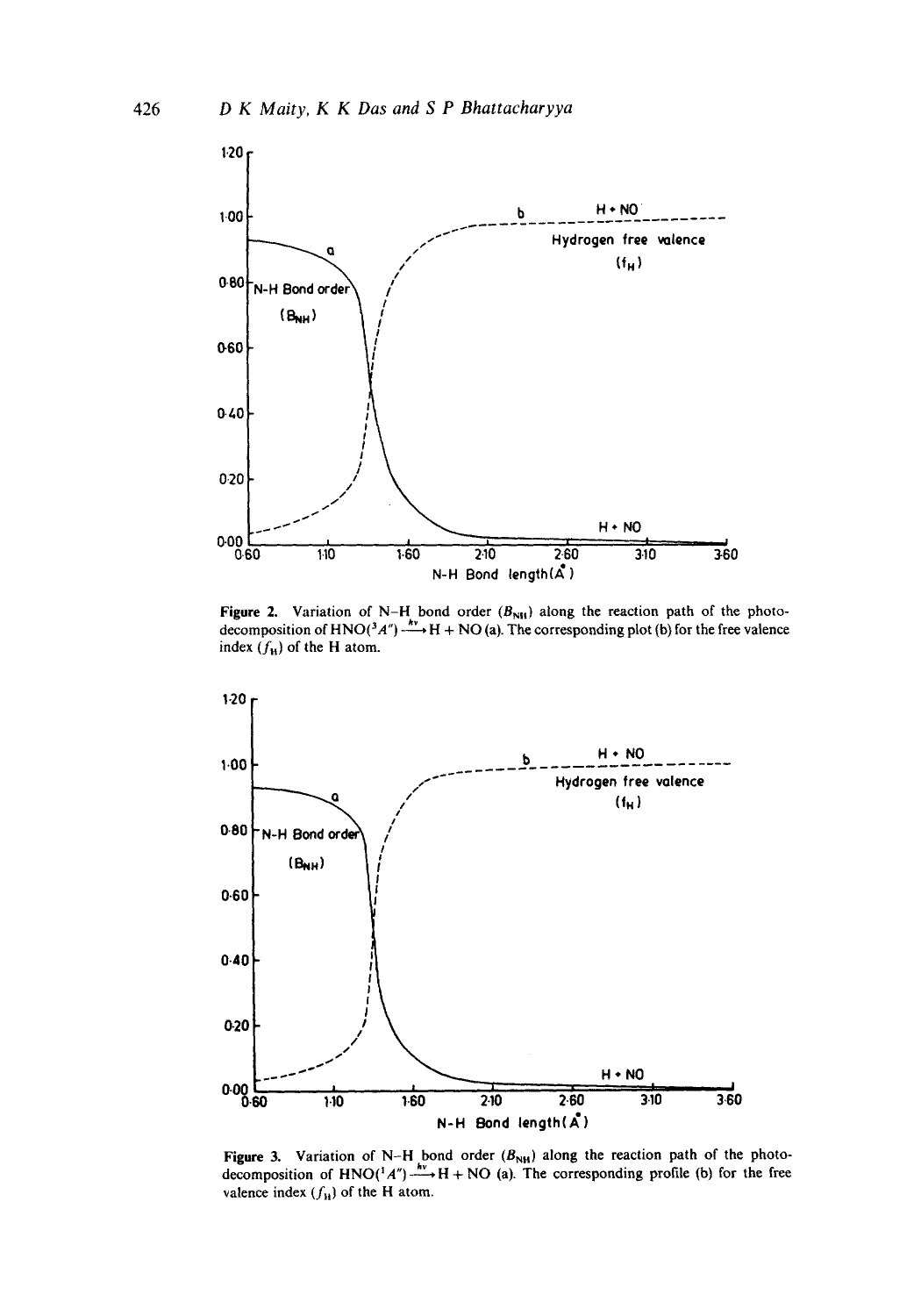**Table** 3. Structural and quantumchemical valence parameters at the transition point on the reaction path for the photo-decomposition of HNO in the lowest <sup>1,3</sup>A" states.

| Structural and<br>valence parameters |         | Nature of excited<br>state |  |
|--------------------------------------|---------|----------------------------|--|
|                                      | $^1$ A" | 3A''                       |  |
| $r_{\rm NH}(\rm \AA)$                | 1.36    | $1 - 37$                   |  |
| $r_{\rm NO}(\AA)$                    | $1-20$  | $1 - 18$                   |  |
| $H-\hat{N}-O$ (degree)               | 93.5    | $116-5$                    |  |
| $B_{\rm NH}$                         | 0.69    | 0.52                       |  |
| fn.                                  | 0.30    | 0.47                       |  |

to monitor the course of a bond-breaking (and probably bond-making) process by noting the changes in the relevant quantum chemical valence parameters and to locate the bond-breaking point precisely even when the energy profile fails to do that because of the fiat character of the PES around the transition region.

Table 3 summarises the structural features and quantum chemical valence parameters at the transition point. The molecule is evidently not linear at this point in either the  $1/4''$  or  $3/4''$  state. It may appear at first sight that the kind of behaviour observed by us in the changes in bond order (or free valence) along the reaction path is probably fortuitous. We have reasons to believe that it is not so.

Firstly, the idea of using bond order as a key parameter in modelling reactive potential energy surfaces for specific categories of reactions has been successfully tried out in the past. For many systems, surfaces produced by the so-called bond energybond order (BEBO) method (see for example Johnston 1960, Johnston and Parr 1963, Marcus 1968, Truhlar 1972, Agmon 1977, Garret *et al* 1982, Dimitrieva *et al* 1986) have many realistic features. BEBO was initially proposed by Johnston (1960) and Johnston and Parr (1963) for collinear reactive triatomic systems representing light atom transfer reactions (viz.  $A + BC = AB + C$ ) and exploited Paulings bond lengthbond order relations (Pauling 1947) together with an empirical formula connecting the bond energy with bond order (or length). With a judicious choice of empirical parameters the BEBO relation has been generally able to model PES well in the vicinity of the minimum energy path. The method has subsequently been further generalised to accommodate non-collinear configurations and regions of the PES away from the minimum energy path. The present study probably indicates that the BEBO method has the possibility of a much broader generalization than originally envisaged and may even have an essentially non-empirical origin. This contention is strengthened by the results of our further investigations on the photo-decomposition and isomerization of X-N-O systems  $(X-N=O \xrightarrow{hv} X + NO$  and  $X-N=O \xrightarrow{hv}$  $N-O-X$ ) (Maity and Bhattacharyya 1989). We hope to return to the details of these results in the near future.

## **Acknowledgements**

DKM wishes to thank the Council for Scientific and Industrial Research for a fellowship. The bulk of the computations have been carried out on a SIRIUS-32